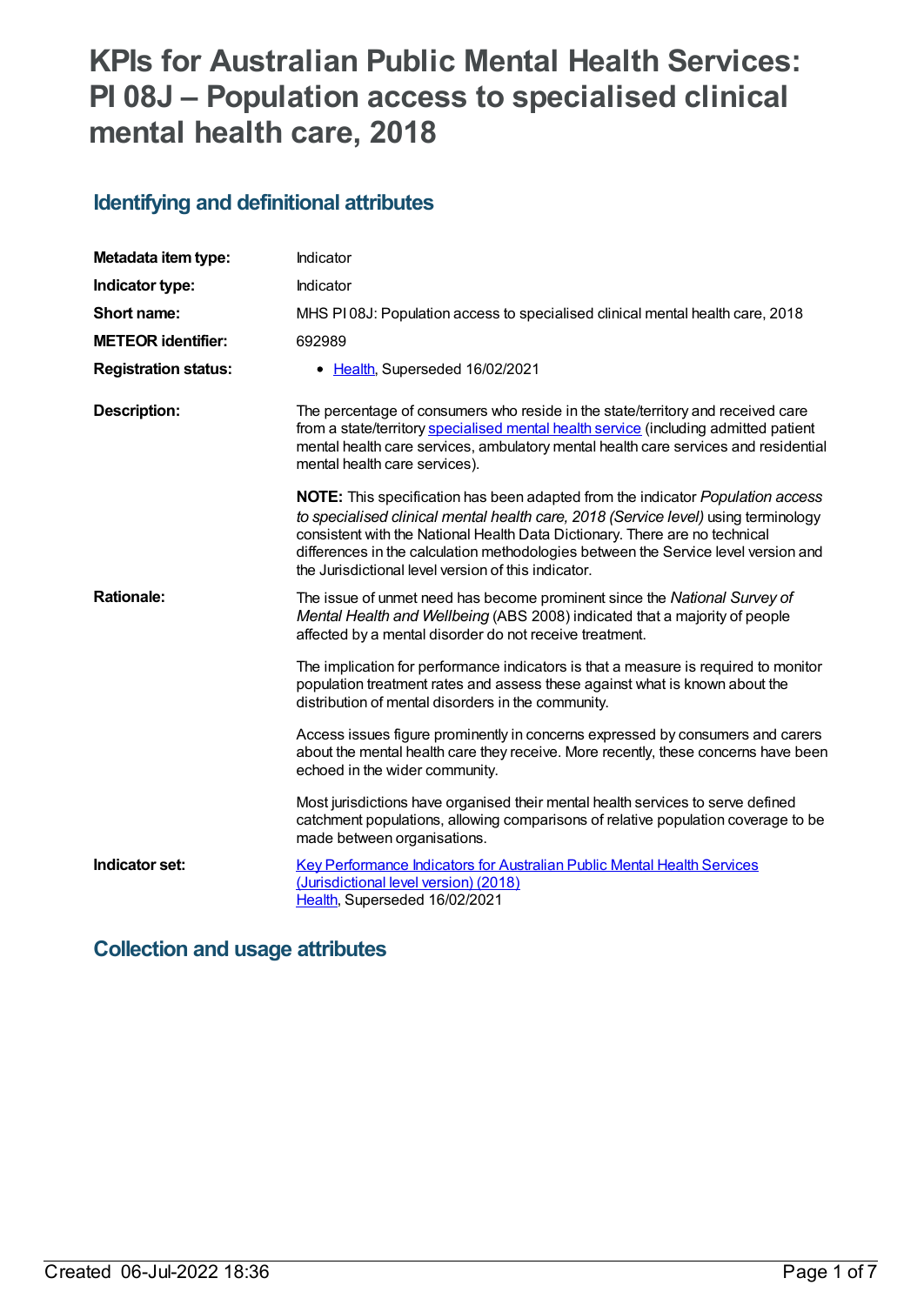| <b>Computation description:</b> | Coverage/Scope:                                                                                                                                                                                                                                                                                                                                                                                                                                                                                                                                                                                                                            |
|---------------------------------|--------------------------------------------------------------------------------------------------------------------------------------------------------------------------------------------------------------------------------------------------------------------------------------------------------------------------------------------------------------------------------------------------------------------------------------------------------------------------------------------------------------------------------------------------------------------------------------------------------------------------------------------|
|                                 | State/territory public specialised mental health services.                                                                                                                                                                                                                                                                                                                                                                                                                                                                                                                                                                                 |
|                                 | Mental health consumers for which a unique person identifier was not recorded, that<br>is non-uniquely identifiable consumers are excluded.                                                                                                                                                                                                                                                                                                                                                                                                                                                                                                |
|                                 | Methodology:                                                                                                                                                                                                                                                                                                                                                                                                                                                                                                                                                                                                                               |
|                                 | Reference period for 2018 performance reporting: 2016-17.                                                                                                                                                                                                                                                                                                                                                                                                                                                                                                                                                                                  |
|                                 | Requires a count of individuals receiving services provided by state/territory mental<br>health services in the reference period. That is, consumers who received services<br>in the reference period in more than one service setting, or by more than one<br>specialised mental health service organisation, should only be counted once. No<br>additional service utilisation thresholds have been set for this indicator. This<br>approach has been taken to allow:                                                                                                                                                                    |
|                                 | • 'assessment only' cases to be included (i.e. individuals receiving only one<br>service contact) because these are regarded as a significant and valid<br>service provided by specialised mental health services; and<br>• all service contacts to be included in defining whether a person receives a<br>service, including those delivered 'on behalf' of the consumer i.e. where the<br>consumer does not directly participate. This approach has been taken to<br>ensure that the role of state and territory mental health services in providing<br>back up as tertiary specialist services to other health providers is recognised. |
|                                 | Consumers receiving care from services outside their state/territory of usual<br>residence are in-scope for reporting.                                                                                                                                                                                                                                                                                                                                                                                                                                                                                                                     |
| <b>Computation:</b>             | (Numerator $\div$ Denominator) x 100                                                                                                                                                                                                                                                                                                                                                                                                                                                                                                                                                                                                       |
| Numerator:                      | Number of individuals recorded on jurisdictional mental health information systems<br>as receiving one or more service events from state/territory public specialised<br>mental health services (including admitted patient, ambulatory and residential<br>services) in the reference period.                                                                                                                                                                                                                                                                                                                                              |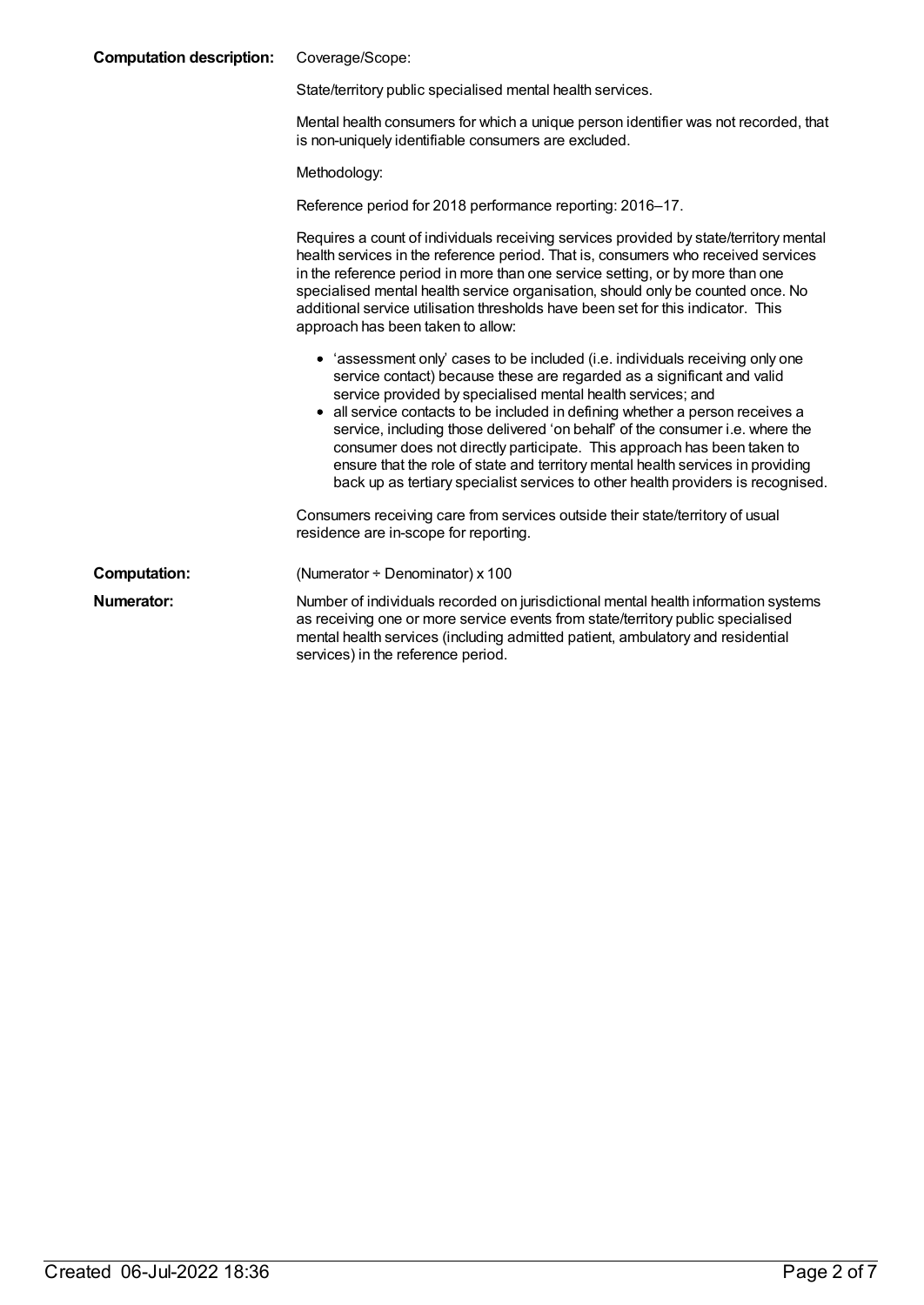#### **Data Element**

Person—person identifier

**Data Source**

[State/territory](file:///content/402135) community mental health care data

**Guide for use**

Data source type: Administrative by-product data

#### **Data Element / Data Set**

**Data Element**

Person—person identifier

**Data Source**

[State/territory](file:///content/426458) admitted patient data

**Guide for use**

Data source type: Administrative by-product data

#### **Data Element / Data Set**

#### **Data Element**

Person—person identifier

**Data Source**

Department of Veterans' Affairs (DVA)

**Guide for use**

Data source type: Administrative by-product data

#### **Denominator:** Total population

**Denominator data elements:**

#### **Data Element / Data Set**

#### **Data Element**

Person—estimated resident population of Australia

**Data Source**

ABS Estimated resident population (total [population\)](file:///content/393625)

**Guide for use**

Data source type: Census-based plus administrative by-product data

### **Data Element / Data Set**

#### **Data Element**

Person—estimated resident population of Australia

**Data Source**

ABS [Indigenous](file:///content/585472) estimates and projections

**Guide for use**

Data source type: Census-based plus administrative by-product data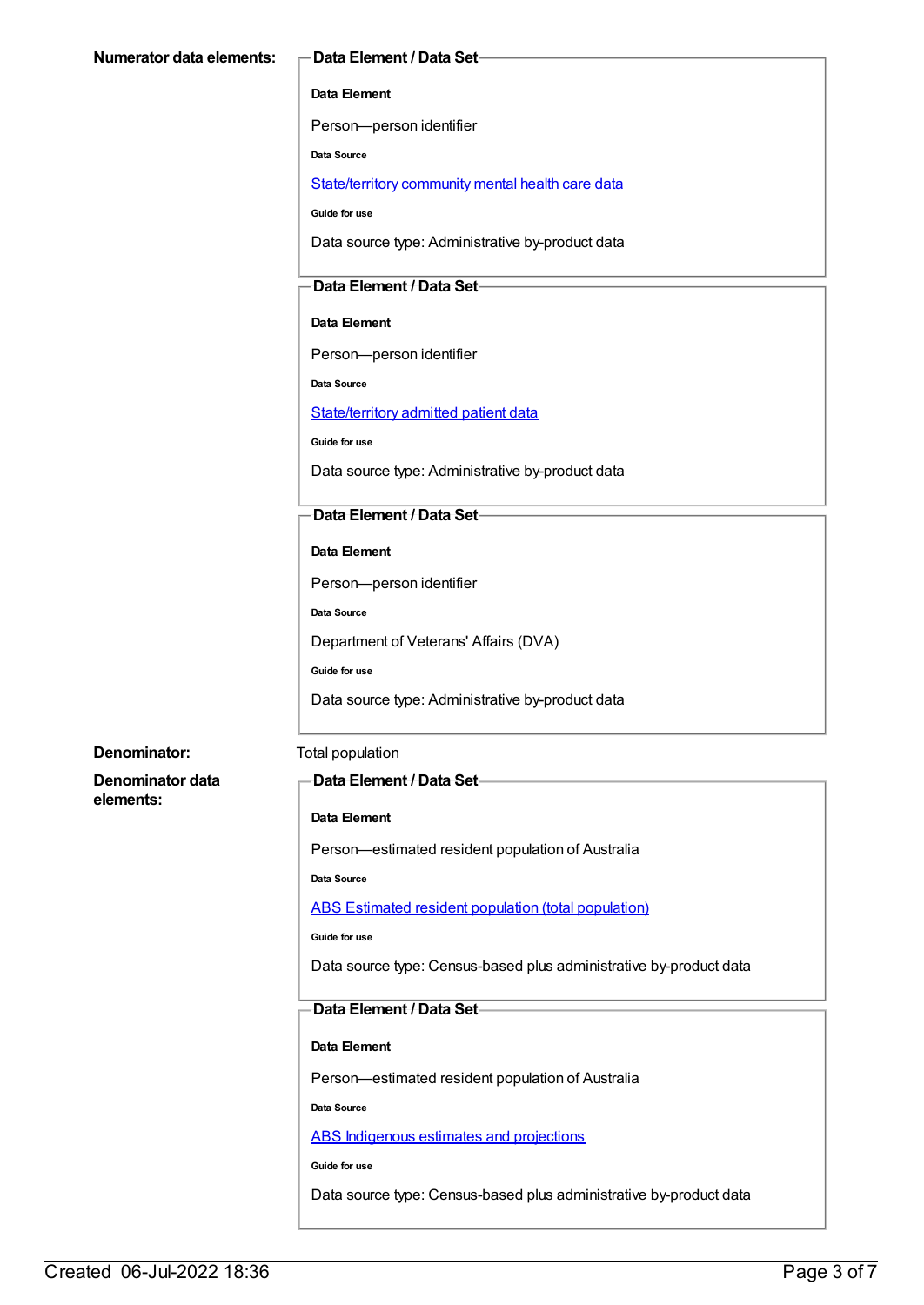**Disaggregation:** Service variables: nil.

Consumer attributes: age, sex, Socio-Economic Indexes for Areas (SEIFA), remoteness, Indigenous status. Disaggregated data excludes missing or not reported data.

All disaggregated data are to be calculated as at the first service event for the reporting period, that is, any in-scope admission, residential episode or service contact, even if an ongoing event is underway at the start of the reporting period. In cases where a null value is returned, the first valid result is to be used.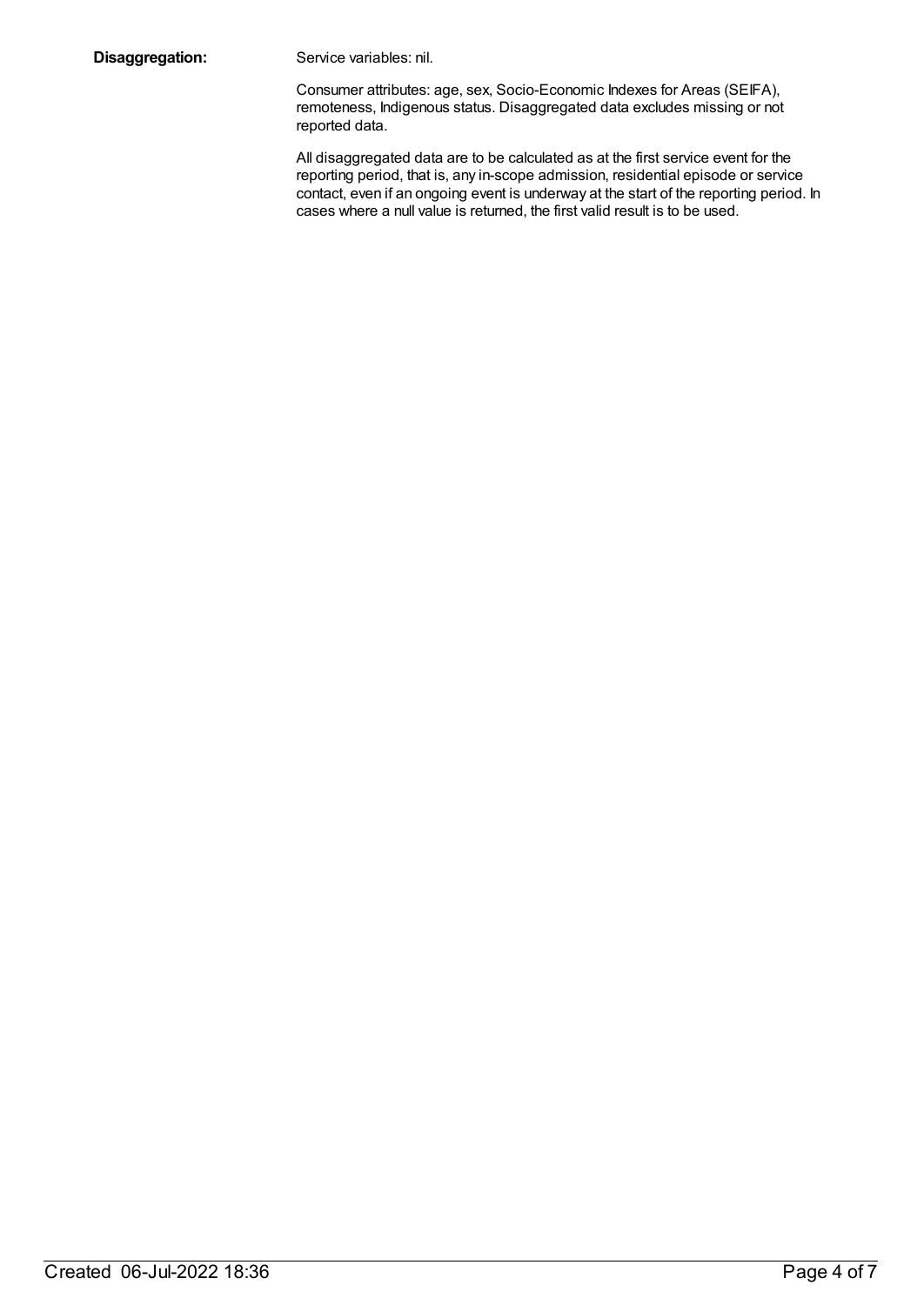#### **Disaggregation data elements:**

#### **Data Element / Data Set**

**Data Element**

Person—age

**Data Sources**

[State/territory](file:///content/426458) admitted patient data

[State/territory](file:///content/402135) community mental health data

[State/territory](file:///content/630460) residential mental health data

**Guide for use**

Data source type: Administrative by-product data

#### **Data Element / Data Set**

**Data Element**

Person—area of usual residence

**Data Source**

[State/territory](file:///content/426458) admitted patient data

[State/territory](file:///content/402135) community mental health data

[State/territory](file:///content/630460) residential mental health data

#### **Guide for use**

Used for disaggregation by remoteness and SEIFA

#### **Data Element / Data Set**

**Data Element**

Person—Indigenous status

**Data Source**

[State/territory](file:///content/426458) admitted patient data

[State/territory](file:///content/402135) community mental health data

[State/territory](file:///content/630460) residential mental health data

### **Data Element / Data Set**

**Data Element**

Person—sex

**Data Source**

[State/territory](file:///content/426458) admitted patient data

[State/territory](file:///content/402135) community mental health data

[State/territory](file:///content/630460) residential mental health data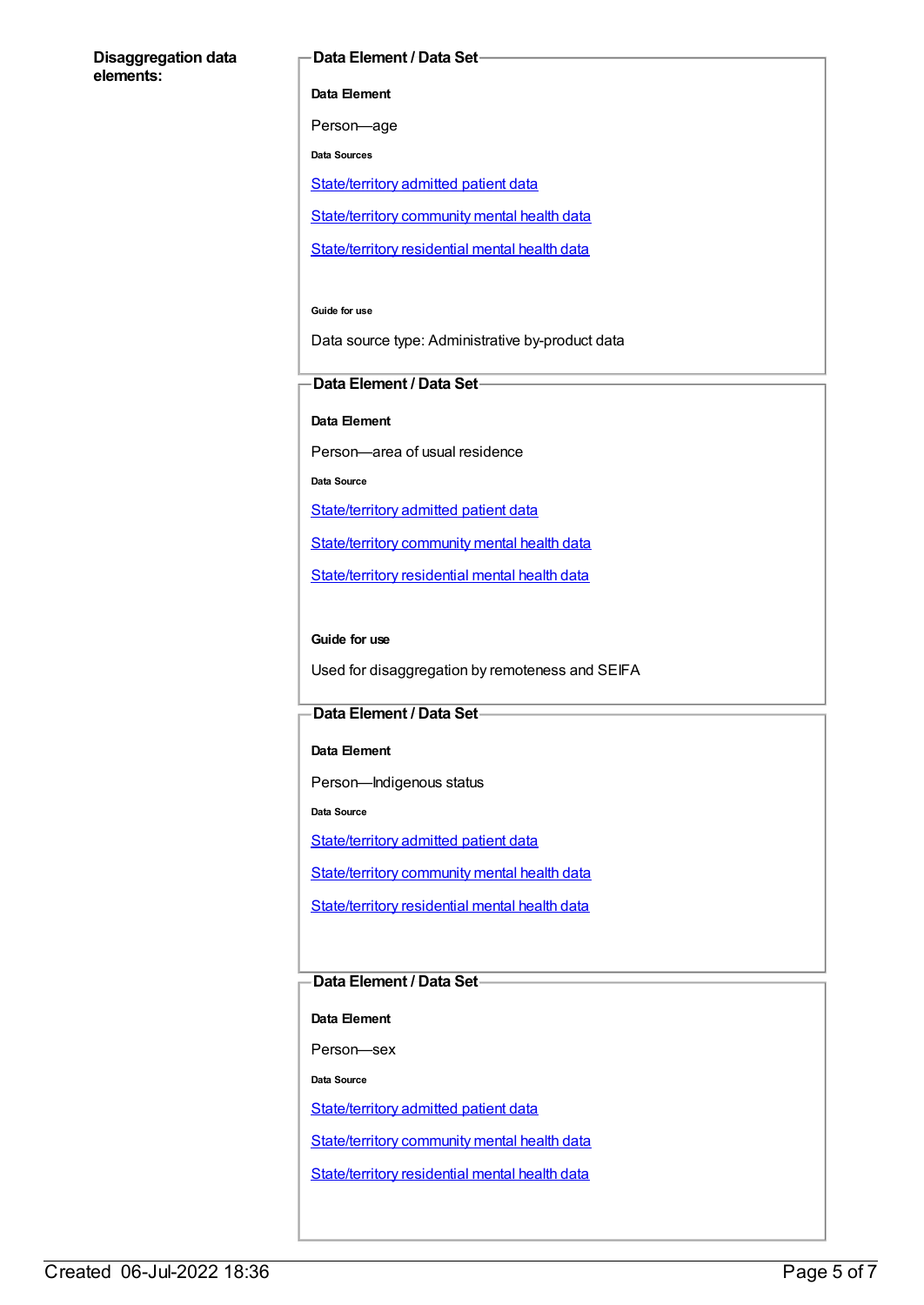## **Representational attributes**

| <b>Representation class:</b> | Percentage |
|------------------------------|------------|
| Data type:                   | Real       |
| Unit of measure:             | Person     |
| Format:                      | N[NN].N    |
|                              |            |

## **Indicator conceptual framework**

| <b>Framework and</b> | Accessible |
|----------------------|------------|
| dimensions:          |            |

## **Accountability attributes**

| <b>Benchmark:</b>                                  | State/territory level                                                                                                                                                                                                                                                                                                                                                                                                                                                                                                                                                                                                                                                                                                                                                                                                                                                                                                                                                                                                                                                                                                                                                                                                                                                                                                                                                                                                                                                             |  |
|----------------------------------------------------|-----------------------------------------------------------------------------------------------------------------------------------------------------------------------------------------------------------------------------------------------------------------------------------------------------------------------------------------------------------------------------------------------------------------------------------------------------------------------------------------------------------------------------------------------------------------------------------------------------------------------------------------------------------------------------------------------------------------------------------------------------------------------------------------------------------------------------------------------------------------------------------------------------------------------------------------------------------------------------------------------------------------------------------------------------------------------------------------------------------------------------------------------------------------------------------------------------------------------------------------------------------------------------------------------------------------------------------------------------------------------------------------------------------------------------------------------------------------------------------|--|
| Further data development /<br>collection required: | This indicator cannot be accurately constructed using the Community mental health<br>care and Admitted patient care NMDSs because the data sets do not include<br>unique patient identifiers that allow linkage across data sets.                                                                                                                                                                                                                                                                                                                                                                                                                                                                                                                                                                                                                                                                                                                                                                                                                                                                                                                                                                                                                                                                                                                                                                                                                                                 |  |
|                                                    | Accurate construction of this indicator at a national level requires separate indicator<br>data to be provided individually by states and territories.                                                                                                                                                                                                                                                                                                                                                                                                                                                                                                                                                                                                                                                                                                                                                                                                                                                                                                                                                                                                                                                                                                                                                                                                                                                                                                                            |  |
|                                                    | Development of state-wide unique patient identifiers within all mental health<br>NMDSs is needed to improve this capacity.                                                                                                                                                                                                                                                                                                                                                                                                                                                                                                                                                                                                                                                                                                                                                                                                                                                                                                                                                                                                                                                                                                                                                                                                                                                                                                                                                        |  |
|                                                    | When data for this indicator are requested, jurisdictions are required to answer<br>whether a state-wide unique client identifier system is in place, or some<br>comparable approach has been used in the data analysis to allow tracking of<br>service utilisation by an individual consumer across all public specialised mental<br>health services in the jurisdiction. Collection of this information is aimed at<br>assessing the degree of consistency between jurisdictions in data reported.                                                                                                                                                                                                                                                                                                                                                                                                                                                                                                                                                                                                                                                                                                                                                                                                                                                                                                                                                                              |  |
| <b>Other issues caveats:</b>                       | • As defined populations may receive services from a state/territory service<br>other than their resident state/territory, this measure is not a 'pure' indicator of<br>mental health service performance but more about service utilisation by the<br>population they serve. However, it is regarded as an important indicator to<br>understand the overall relationship of the state/territory mental health service<br>in relation to its resident population needs.<br>• Resource allocation based on psychiatric epidemiology, associated<br>morbidity and disability, mortality and socio-demographic factors is generally<br>regarded as resulting in more equitable distribution of resources in relation to<br>local need than funding strategies based on service-utilisation and population<br>size alone. This indicator advances these concepts by creating scope in the<br>future to compare expected treatment rates to actuals.<br>• This measure does not consider the roles of primary mental health care or the<br>specialist private mental health sector. While people who received care from<br>specialist non-government organisations are not counted, it is expected that<br>the majority of these people will be captured by the activities of clinical<br>services.<br>• This measure may under-report levels of service access in areas where<br>persons are able to access public sector mental health services across<br>jurisdictional boundaries. |  |
| <b>Source and reference attributes</b>             |                                                                                                                                                                                                                                                                                                                                                                                                                                                                                                                                                                                                                                                                                                                                                                                                                                                                                                                                                                                                                                                                                                                                                                                                                                                                                                                                                                                                                                                                                   |  |
| <b>Reference documents:</b>                        | Australian Bureau of Statistics (ABS) 2008. National survey of mental health and<br>wellbeing: summary of results, Australia, 2007. ABS cat. no. 4326.0. Canberra:<br>ABS.                                                                                                                                                                                                                                                                                                                                                                                                                                                                                                                                                                                                                                                                                                                                                                                                                                                                                                                                                                                                                                                                                                                                                                                                                                                                                                        |  |
|                                                    | National Mental Health Performance Subcommittee (NMHPSC) 2013. Key                                                                                                                                                                                                                                                                                                                                                                                                                                                                                                                                                                                                                                                                                                                                                                                                                                                                                                                                                                                                                                                                                                                                                                                                                                                                                                                                                                                                                |  |

Performance Indicators for Australian Public Mental Health Services, 3rd edn.

Canberra: NMHPSC.